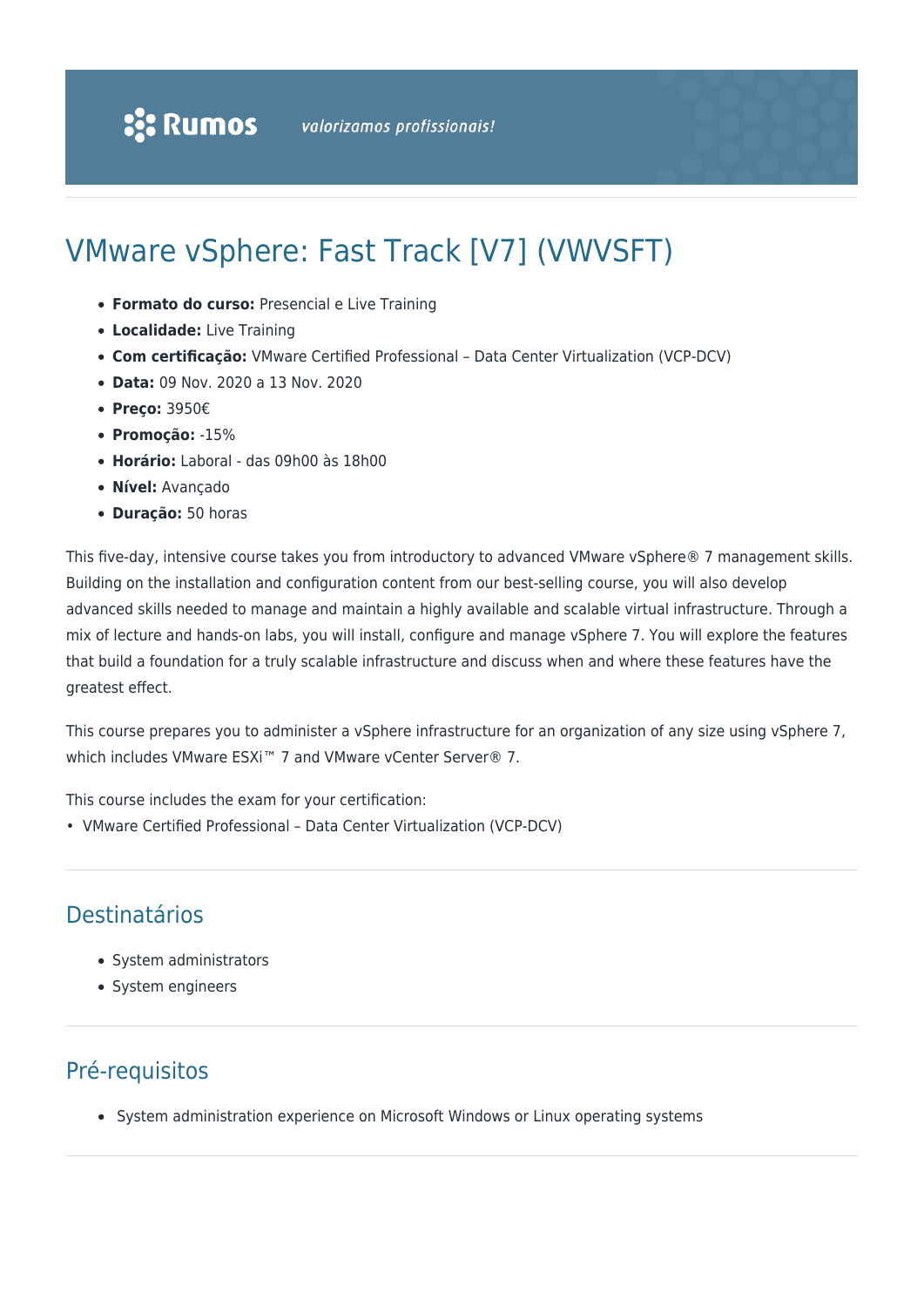## **Objectivos**

By the end of the course, you should be able to meet the following objectives:

- Describe the software-defined data center (SDDC)
- Explain the vSphere components and their function in the infrastructure
- Install and configure VMware ESXi™ hosts
- Deploy and configure VMware vCenter® Server Appliance™
- Use VMware vSphere® Client™ to manage the vCenter Server inventory and the vCenter Server configuration
- Manage, monitor, back up, and protect vCenter Server Appliance
- Create virtual networks with vSphere standard switches
- Describe the storage technologies supported by vSphere
- Configure virtual storage using iSCSI and NFS storage
- Create and manage VMware vSphere® VMFS datastores
- Use the vSphere Client to create virtual machines, templates, clones, and snapshots
- Create a content library and deploy virtual machines from templates in the library
- Manage virtual machine resource use and manage resource pools
- Migrate virtual machines with VMware vSphere® vMotion® and VMware vSphere® Storage vMotion®
- Create and manage a vSphere cluster that is enabled with VMware vSphere® High Availability and VMware vSphere® Distributed Resource Scheduler™
- Create virtual networks with VMware vSphere® Distributed Switch™ and enable distributed switch features
- Discuss solutions for managing the vSphere life cycle
- Use VMware vSphere® Lifecycle Manager™ to perform upgrades to ESXi hosts and virtual machines
- Use host profiles to manage ESXi configuration compliance
- Describe how vSphere storage APIs help storage systems integrate with vSphere
- Configure and use virtual machine storage policies

### Programa

#### **Course Introduction**

- Introductions and course logistics
- Course objectives

#### **Introduction to vSphere and the Software-Defined Data Center**

- Explain basic virtualization concepts
- Describe how vSphere fits into the software-defined data center and the cloud infrastructure
- Explain how vSphere interacts with CPUs, memory, networks, and storage
- Recognize the user interfaces for accessing the vCenter Server system and ESXi hosts
- Describe the ESXi host architecture
- Navigate the Direct Console User Interface (DCUI) to configure an ESXi host
- Recognize ESXi host user account best practices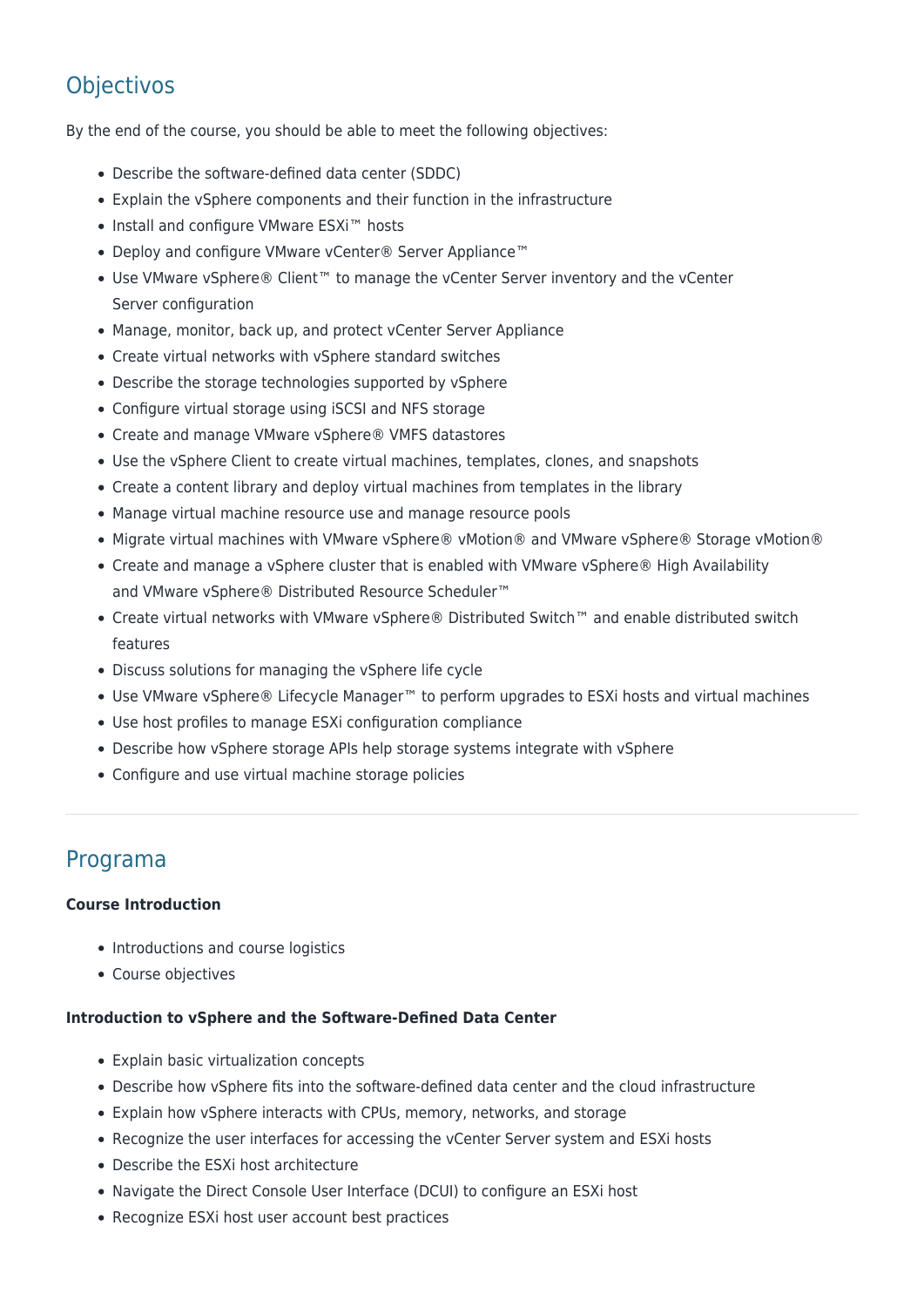- Install an ESXi host
- Use VMware Host Client™ to configure ESXi host settings

#### **Virtual Machines**

- Create and provision a virtual machine
- Explain the importance of VMware Tools™
- Install VMware Tools
- Identify the files that make up a VM
- Recognize the components of a VM
- Recognize virtual devices supported by a VM
- Describe the benefits and use cases for containers
- Identify the parts of a container system

#### **vCenter Server**

- Describe the vCenter Server architecture
- Discuss how ESXi hosts communicate with vCenter Server
- Deploy and configure vCenter Server Appliance
- Use the vSphere Client to manage the vCenter Server inventory
- Add data center, organizational objects, and hosts to vCenter Server
- Use roles and permissions to enable users to access objects in the vCenter Server inventory
- Back up vCenter Server Appliance
- Monitor vCenter Server tasks, events, and appliance health
- Use vCenter Server High Availability to protect a vCenter Server Appliance

#### **Configuring and Managing Virtual Networks**

- Create and manage standard switches
- Describe the virtual switch connection types
- Configure virtual switch security, traffic-shaping and load-balancing policies
- Compare vSphere distributed switches and standard switches

#### **Configuring and Managing Virtual Storage**

- Identify storage protocols and storage device types
- Discuss ESXi hosts using iSCSI, NFS, and Fibre Channel storage
- Create and manage VMFS and NFS datastores
- Explain how multipathing works with iSCSI, NFS, and Fibre Channel storage
- Recognize the components of a VMware vSAN™ configuration

#### **Virtual Machine Management**

- Use templates and cloning to deploy new virtual machines
- Modify and manage virtual machines
- Create a content library and deploy virtual machines from templates in the library
- Use customization specification files to customize a new virtual machine
- Perform vSphere vMotion and vSphere Storage vMotion migrations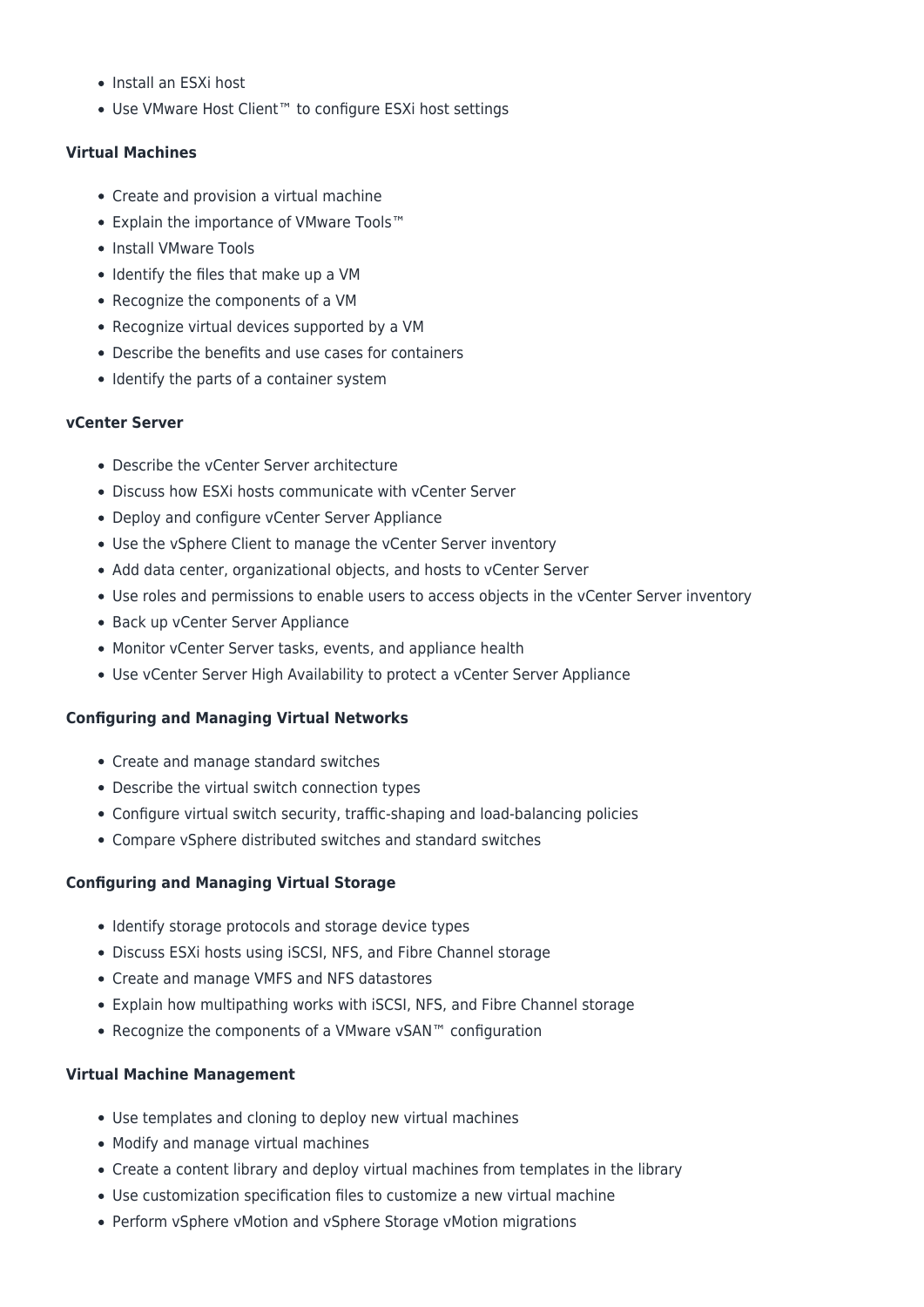- Describe Enhanced vMotion Compatibility
- Create and manage virtual machine snapshots
- Examine the features and functions of VMware vSphere® Replication™
- Describe the benefits of vSphere Storage APIs Data Protection

#### **Resource Management and Monitoring**

- Discuss CPU and memory concepts in a virtualized environment
- Describe what overcommitment of a resource means
- Describe methods for optimizing CPU and memory usage
- Use various tools to monitor resource use
- Create and use alarms to report certain conditions or events

#### **vSphere Clusters**

- Describe the functions of a vSphere DRS cluster
- Create a vSphere DRS cluster
- Monitor a vSphere cluster configuration
- Describe options for making a vSphere environment highly available
- Explain the vSphere HA architecture
- Configure and manage a vSphere HA cluster
- Examine the features and functions of VMware vSphere® Fault Tolerance

#### **Network Scalability**

- Configure and manage vSphere distributed switches
- Describe how VMware vSphere® Network I/O Control enhances performance
- Explain distributed switch features such as port mirroring and NetFlow

#### **vSphere Lifecycle Management**

- Recognize the importance of vCenter Server Update Planner
- Describe how VMware vSphere® Lifecycle Manager™ works
- Describe how to update ESXi hosts using baselines
- Validate ESXi host compliance using a cluster image
- Describe how to upgrade VMware Tools and VM hardware

#### **Host and Management Scalability**

- Use host profiles to manage ESXi configuration compliance
- Create and manage resource pools in a cluster
- Describe how scalable shares work

#### **Storage Scalability**

- Explain why VMware vSphere® VMFS is a high-performance, scalable file system
- Explain VMware vSphere® Storage APIs Array Integration, VMware vSphere® API for Storage Awareness™, and vSphere APIs for I/O Filtering